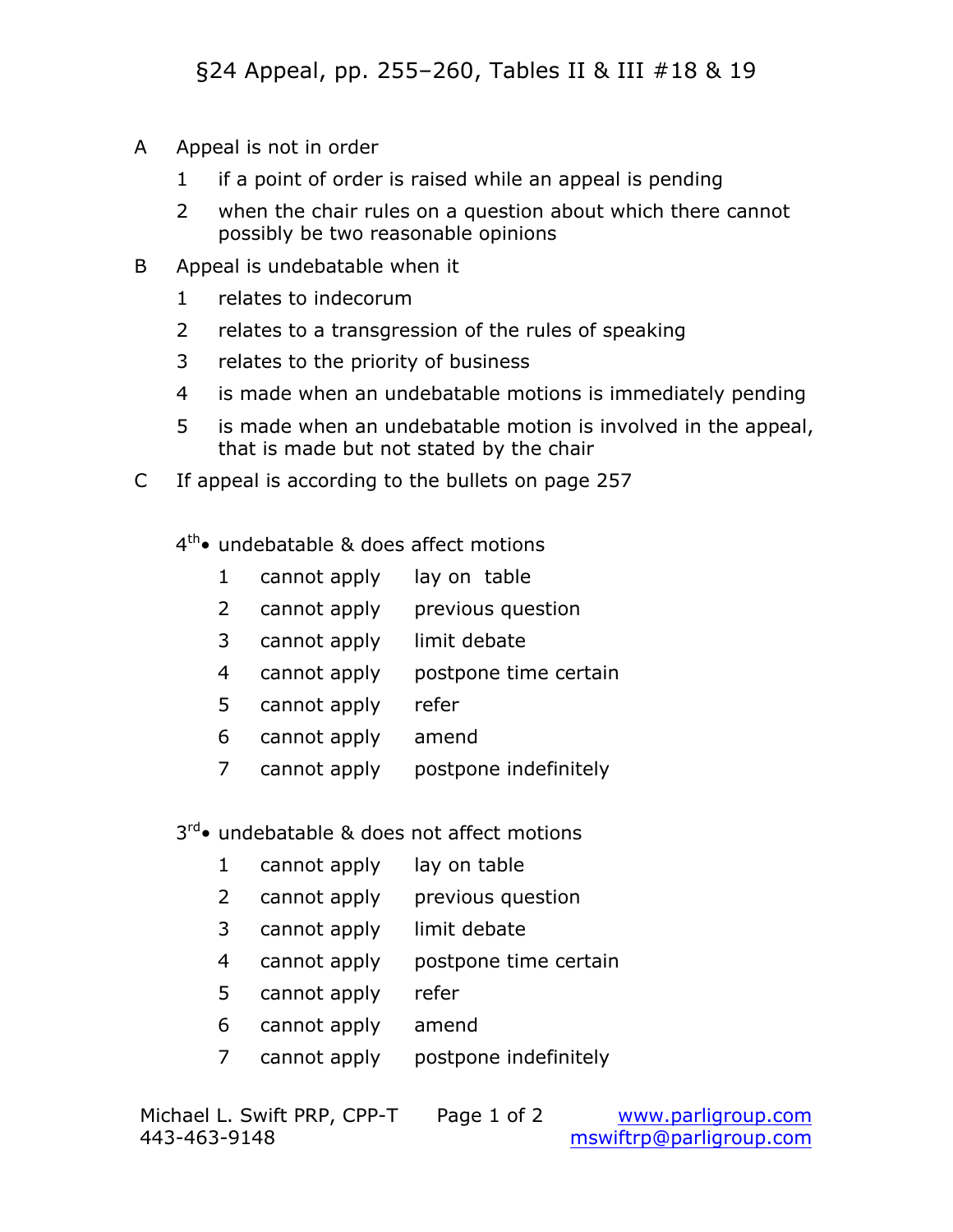#### §24 Appeal, pp. 255–260, Tables II & III #18 & 19

#### 2<sup>nd</sup>• debatable & does affect motions

- 1 can apply lay on table
- 2 can apply previous question
- 3 can apply limit debate
- 4 cannot apply postpone time certain
- 5 cannot apply refer
- 6 cannot apply amend
- 7 cannot apply postpone indefinitely

#### 1<sup>st</sup>• debatable & does not affect motions

- 1 can apply lay on table
- 2 can apply previous question
- 3 can apply limit debate
- 4 can apply postpone time certain
- 5 can apply refer
- 6 cannot apply amend
- 7 cannot apply postpone indefinitely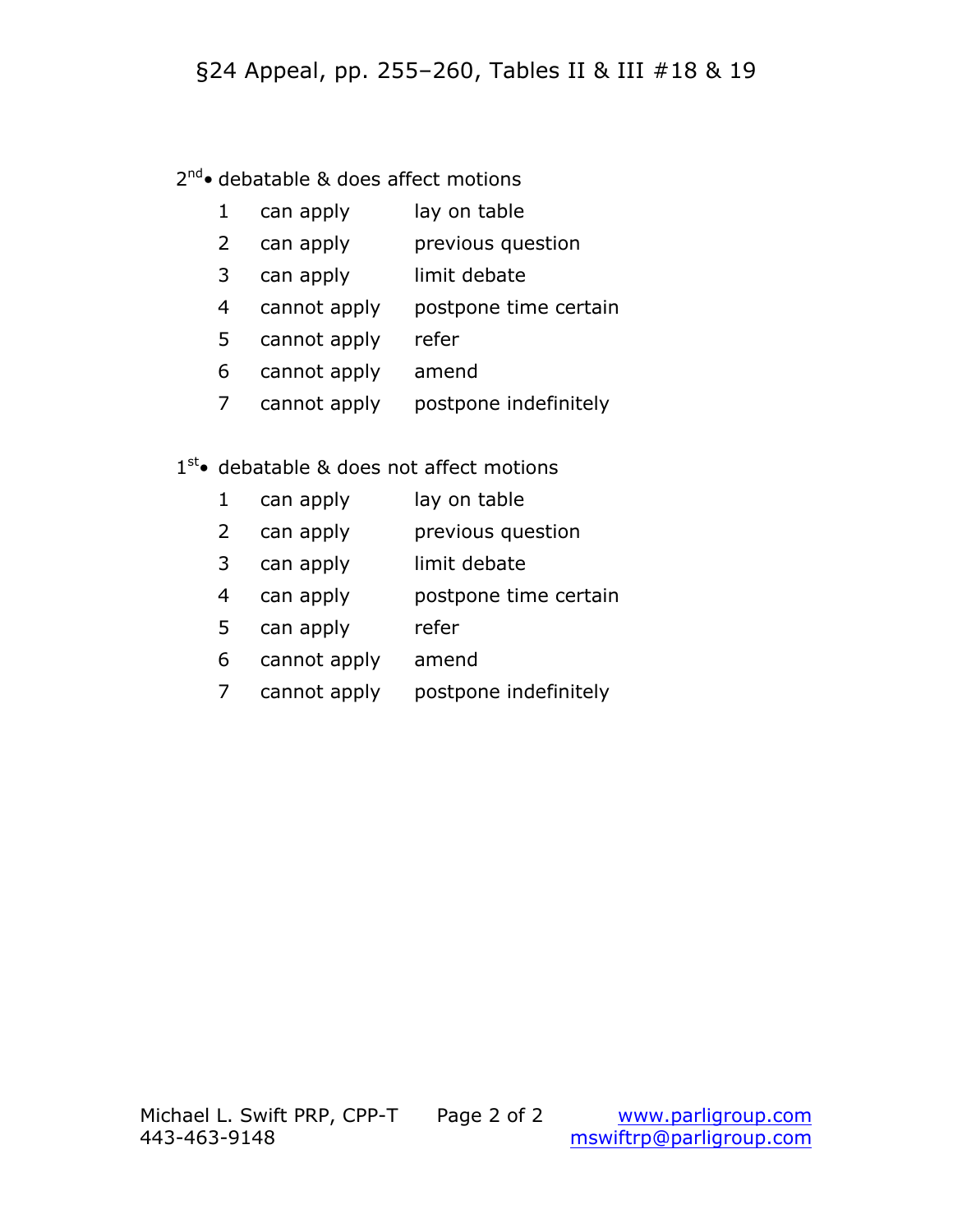Debate is not included in the script; it is understood members debate debatable motions. The left hand column identifies the person speaking, [instructions are in gray type], and Mbrs' words are in black type.

- Chair Under special orders for January the next business in order is the election of officers.
- Chair The chair reminds the members there is a single ballot containing the four offices to be filled, and it is important that members exercise their right to vote.
- Chair The chair appoints Mbrs. Gilman and King tellers.
- Mbr 1 [Rise and call out] Madam chair!
- Chair The chair recognizes member 1.
- Mbr **1** I move that candidates be nominated from the floor.
- Mbr X [Call out] Second!
- Chair It is moved and seconded that candidates be nominated from the floor.
- Chair Are you ready for the question?
- Mbr 2 [Rise and call out] Madam chair!
- Chair The chair recognizes member 2.
- Mbr 2 There is no need to have nominations from... [the member is interrupted]
- Mbr **3** [Rise and call out] Point of order madam president!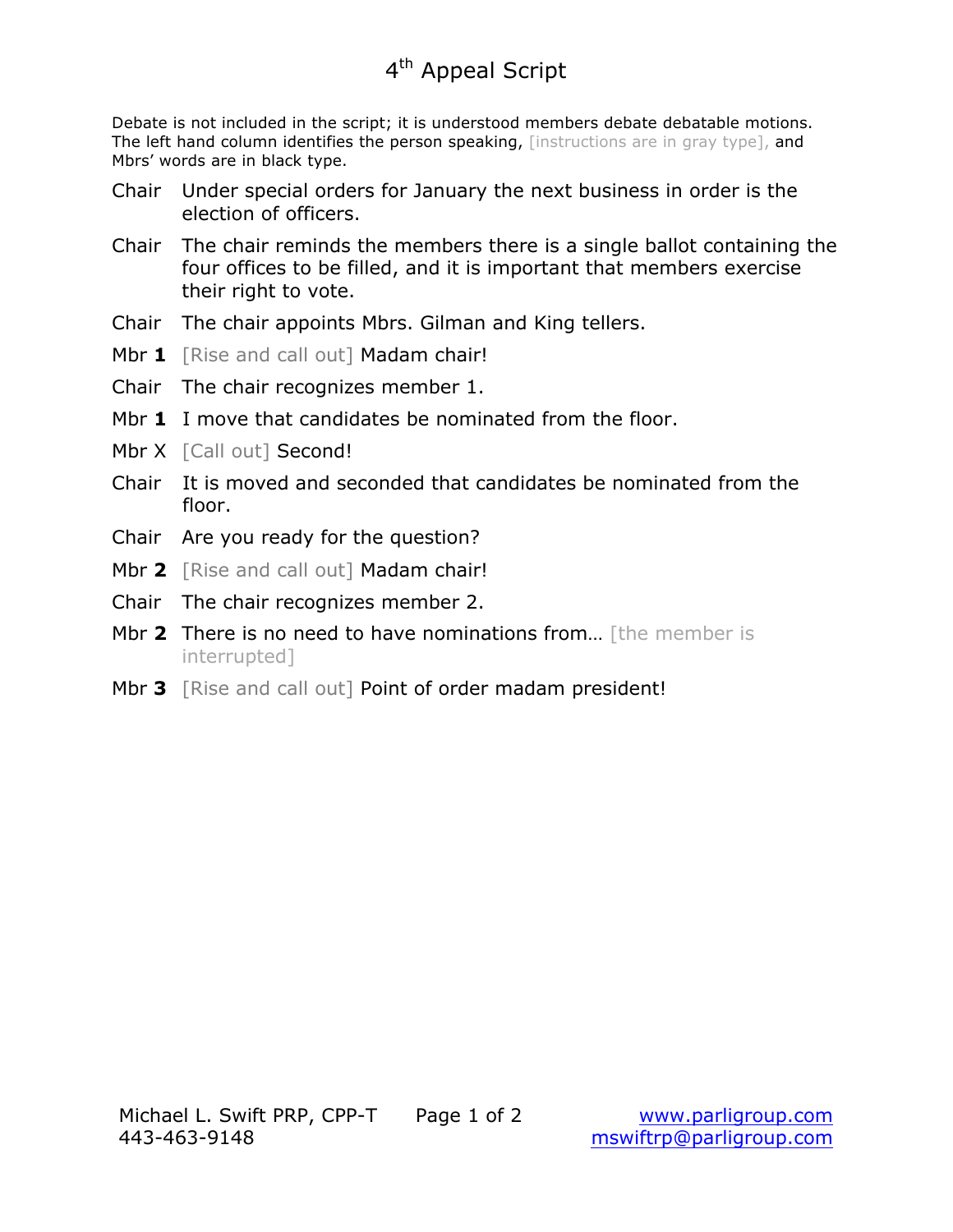### 4<sup>th</sup> Appeal Script

Chair The member will state her point.

Mbr **3** The motion to open nominations is not debatable.

Chair The point is not well taken.

- Mbr **4** [Rise and call out] Madam president, I appeal from the decision of the chair!
- Mbr X Second!
- Chair The decision of the chair is appealed from.
- Chair The question is, shall the decision of the chair be sustained?
- Chair The chair reminds the members that a majority or a tie vote sustains the decision of the chair.

\_\_\_\_\_\_\_\_\_\_\_\_\_\_\_\_\_\_\_\_\_\_\_\_\_\_\_\_\_\_\_\_\_\_\_\_\_\_\_\_\_\_\_\_\_\_\_\_\_\_\_\_\_\_\_\_\_

\_\_\_\_\_\_\_\_\_\_\_\_\_\_\_\_\_\_\_\_\_\_\_\_\_\_\_\_\_\_\_\_\_\_\_\_\_\_\_\_\_\_\_\_\_\_\_\_\_\_\_\_\_\_\_\_\_

\_\_\_\_\_\_\_\_\_\_\_\_\_\_\_\_\_\_\_\_\_\_\_\_\_\_\_\_\_\_\_\_\_\_\_\_\_\_\_\_\_\_\_\_\_\_\_\_\_\_\_\_\_\_\_\_\_

Chair Are you ready for the question?

Before proceeding consider the following issues.

- 1 The point is (well taken, not well taken) because \_\_\_\_\_\_\_\_\_\_\_\_\_\_\_\_\_\_\_\_\_\_\_\_\_\_\_\_
- 2 The appeal (undebatable, debatable) because
- 3 The appeal (does, does not) affect the motion because \_\_\_\_\_\_\_\_\_\_\_\_\_\_\_\_\_\_\_\_\_\_\_\_
- 4 The following motions can be applied to the appeal!
	- 1 lay on the table? (yes, or no) 2 previous question (yes, or no) 3 limit debate (yes, or no) 4 postpone to a certain time (yes, or no) 5 refer to committee (yes, or no) 6 amend  $(\gamma \text{es}, \text{or no})$ 7 postpone indefinitely  $($ <del>yes, or</del> no)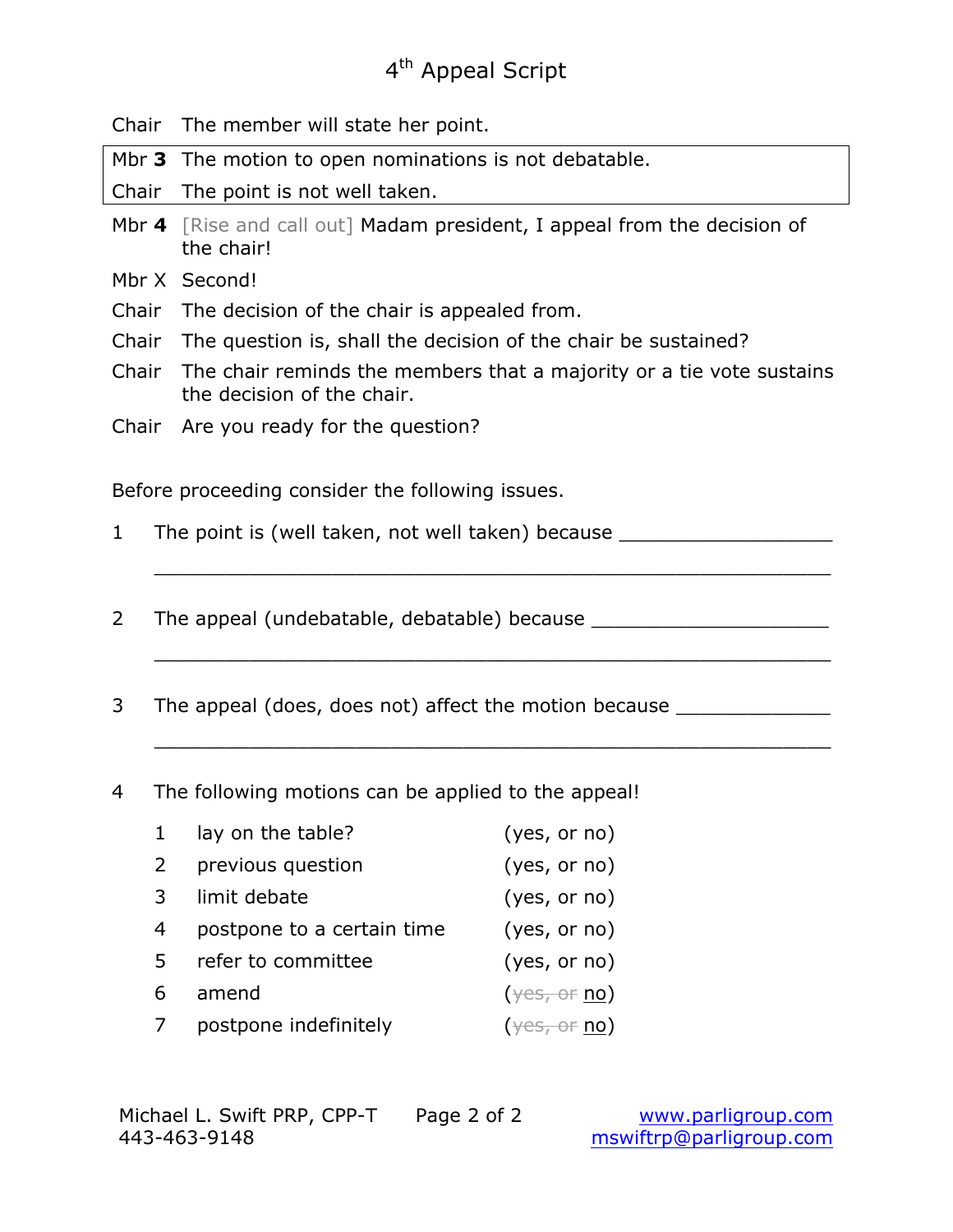# 3<sup>rd</sup> Appeal Script

Debate is not included in the script; it is understood members debate debatable motions. The left hand column identifies the person speaking, [instructions are in gray type], and Mbrs' words are in black type.

| Local Benevolent Association, Inc., |                                                                                              |  |  |  |  |
|-------------------------------------|----------------------------------------------------------------------------------------------|--|--|--|--|
|                                     | Regular Monthly Meeting Agenda                                                               |  |  |  |  |
| 1                                   | Call to order 7:00 p.m.<br>Approval of the agenda                                            |  |  |  |  |
| $\mathbf{2}$                        | Approval of the minutes                                                                      |  |  |  |  |
| 3                                   | Reports of Officers, Board, & Standing Committees                                            |  |  |  |  |
|                                     | • Financial report                                                                           |  |  |  |  |
|                                     | • Membership committee report                                                                |  |  |  |  |
| 4                                   | Reports of Special Committees<br>• Special committee to paint the president's office report. |  |  |  |  |
| 5                                   | General orders                                                                               |  |  |  |  |
|                                     | • Motion to purchase a laptop at a cost not to exceed \$1000 postponed to this meeting.      |  |  |  |  |
| 6                                   | <b>New Business</b>                                                                          |  |  |  |  |
|                                     | Adjourn 8:00 p.m.                                                                            |  |  |  |  |
|                                     | Chair Under general orders the question is on the adoption of the motion                     |  |  |  |  |
|                                     | postponed from the previous meeting to purchase a laptop at a cost                           |  |  |  |  |
|                                     | not to exceed \$1000.                                                                        |  |  |  |  |
|                                     | Chair Are you ready for the question? [Pause for response]                                   |  |  |  |  |
|                                     | Mbr 1 [Rise and call out] Madam chair!                                                       |  |  |  |  |
|                                     | Chair The chair recognizes member 1.                                                         |  |  |  |  |
|                                     | Mbr 1 I move to postpone the motion indefinitely. [Be seated]                                |  |  |  |  |
|                                     | Mbr X [Call out] Second!                                                                     |  |  |  |  |
| Chair                               | It is moved and seconded to postpone the motion indefinitely.                                |  |  |  |  |
| Chair                               | The question is on the adoption of the motion to postpone                                    |  |  |  |  |
|                                     | indefinitely.                                                                                |  |  |  |  |
| Chair                               | Are you ready for the question? [Pause for response]                                         |  |  |  |  |
|                                     | Mbr 2 [Rise and call out] Madam chair!                                                       |  |  |  |  |
| Chair                               | The chair recognizes member 2.                                                               |  |  |  |  |
|                                     | Mbr 2 I move to adjourn. [Be seated]                                                         |  |  |  |  |
|                                     | Mbr X [Call out] Second!                                                                     |  |  |  |  |
| Chair                               | It is moved and seconded to adjourn.                                                         |  |  |  |  |
| Chair                               | Are you ready for the question? [Pause for response]                                         |  |  |  |  |
|                                     | Mbr 3 [Rise and call out] Point of order madam president!                                    |  |  |  |  |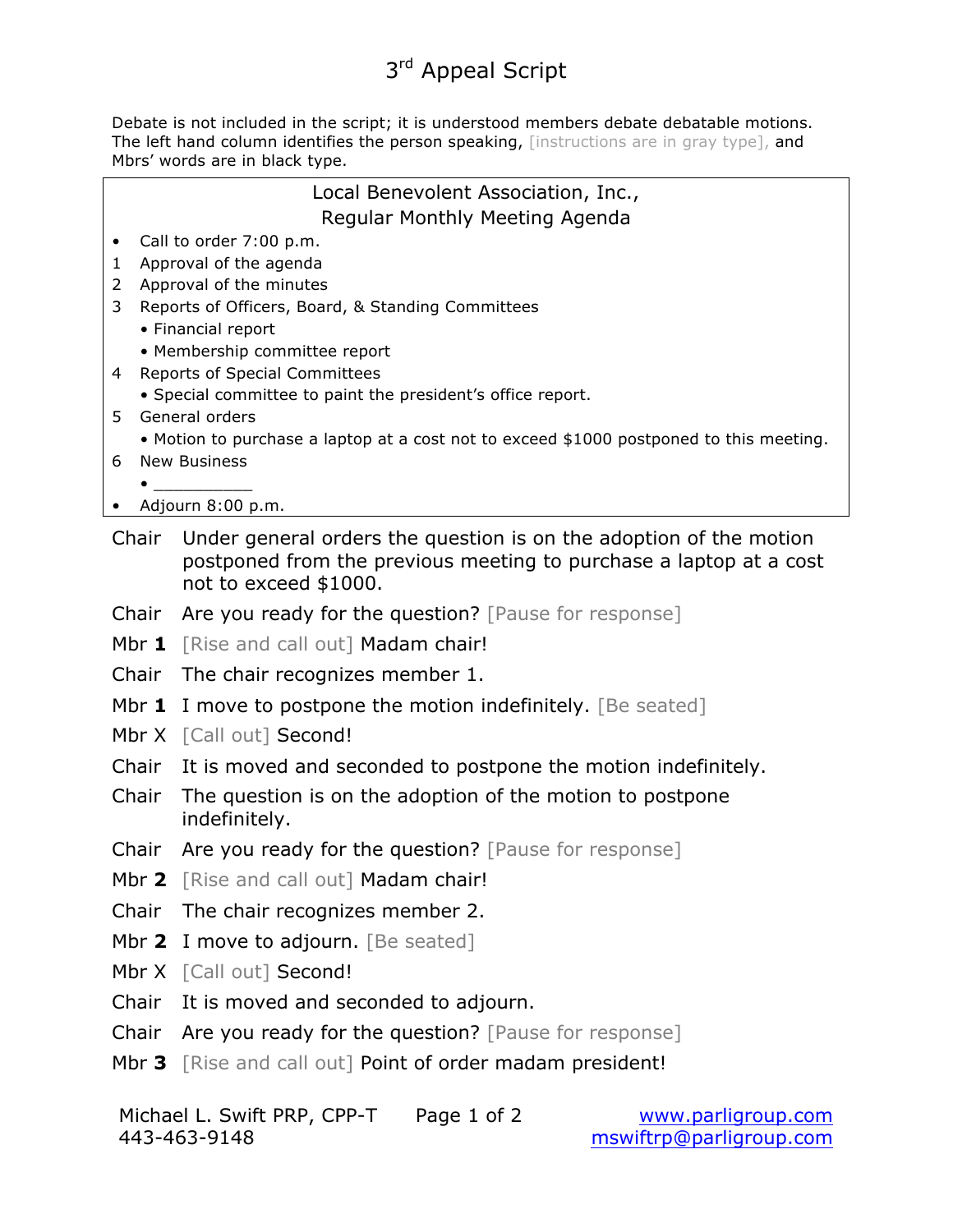# 3<sup>rd</sup> Appeal Script

Chair The member will state her point.

Mbr **3** The motion to adjourn is not in order. [Be seated]

Chair The point is not well taken.

- Mbr **4** [Rise and call out] Madam president I appeal from the decision of the chair!
- Mbr X Second!
- Chair The decision of the chair is appealed from.
- Chair The question is, shall the decision of the chair be sustained?
- Chair The chair reminds the members a majority or a tie vote sustains the decision of the chair.
- Chair Are you ready for the question?

Before proceeding consider the following issues.

1 The point is (well taken, not well taken) because \_\_\_\_\_\_\_\_\_\_\_\_\_\_\_\_\_\_\_\_\_\_\_\_\_\_\_\_

\_\_\_\_\_\_\_\_\_\_\_\_\_\_\_\_\_\_\_\_\_\_\_\_\_\_\_\_\_\_\_\_\_\_\_\_\_\_\_\_\_\_\_\_\_\_\_\_\_\_\_\_\_\_\_\_\_

\_\_\_\_\_\_\_\_\_\_\_\_\_\_\_\_\_\_\_\_\_\_\_\_\_\_\_\_\_\_\_\_\_\_\_\_\_\_\_\_\_\_\_\_\_\_\_\_\_\_\_\_\_\_\_\_\_

\_\_\_\_\_\_\_\_\_\_\_\_\_\_\_\_\_\_\_\_\_\_\_\_\_\_\_\_\_\_\_\_\_\_\_\_\_\_\_\_\_\_\_\_\_\_\_\_\_\_\_\_\_\_\_\_\_

- 2 The appeal (undebatable, debatable) because
- 3 The appeal (does, does not) affect the motion because \_\_\_\_\_\_\_\_\_\_\_\_\_\_\_\_\_\_\_\_\_\_\_\_
- 4 The following motions can be applied to the appeal!
	- 1 lay on the table? (yes, or no) 2 previous question (yes, or no) 3 limit debate (yes, or no) 4 postpone to a certain time (yes, or no) 5 refer to committee (yes, or no) 6 amend  $(\gamma \text{es}, \text{or no})$ 7 postpone indefinitely  $(\gamma e s, \theta r \text{ no})$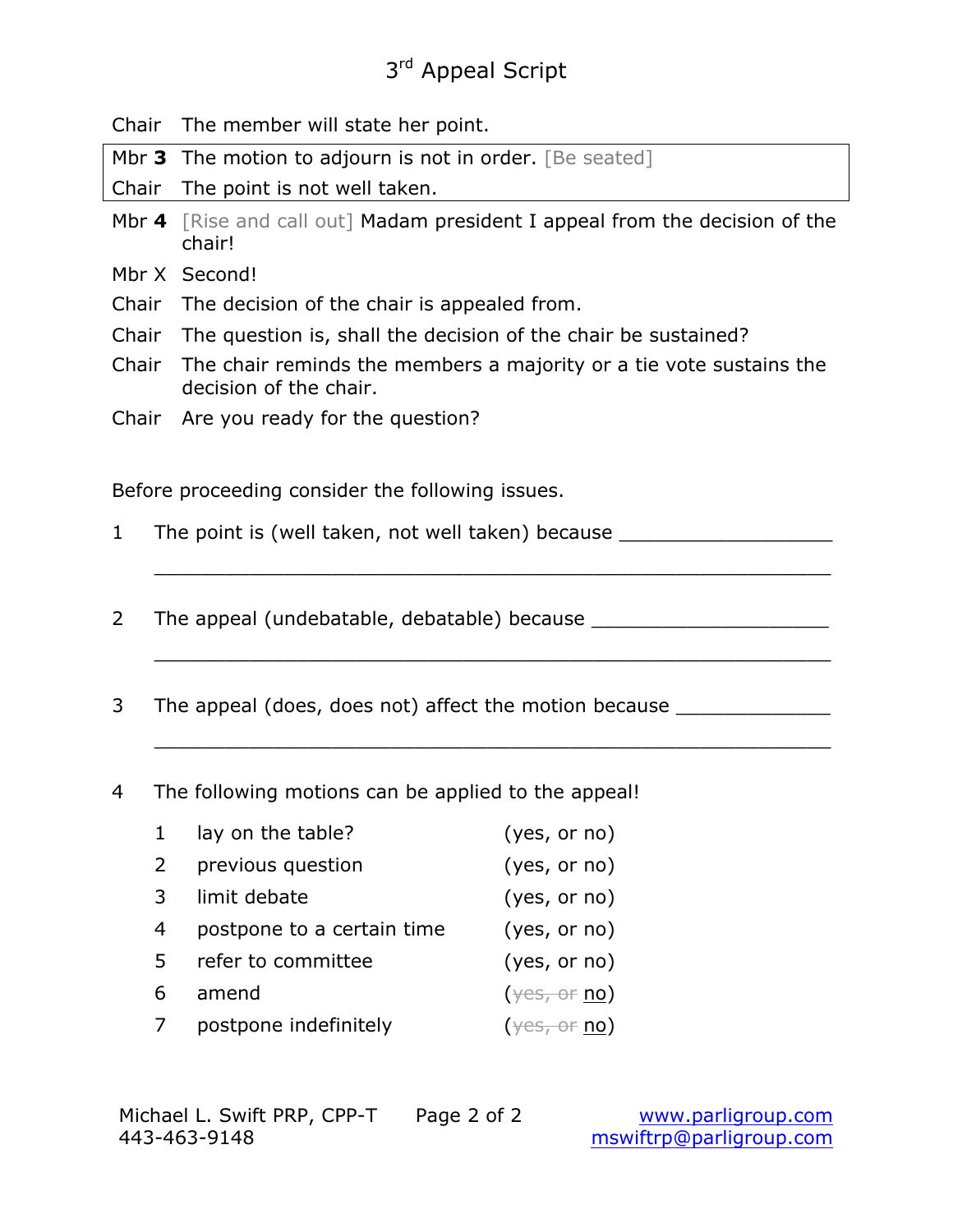# 2<sup>nd</sup> Appeal Script

Debate is not included in the script; it is understood members debate debatable motions. The left hand column identifies the person speaking, [instructions are in gray type], and Mbrs' words are in black type.

- Chair Is there any new business?
- Mbr 1 [Rise and call out] Madam chair!
- Chair The chair recognizes member 1.
- Mbr **1** I move we purchase a lawn tractor. [Be seated]
- Mbr X [Call out] Second!
- Chair It is moved and seconded we purchase a lawn tractor.
- Chair The question is on the adoption of the motion we purchase a lawn tractor.
- Chair Are you ready for the question? [Pause for response]
- Mbr 2 [Rise and call out] Madam chair!
- Chair The chair recognizes member 2.
- Mbr **2** I move to amend by inserting the words "John Deere" before the word "lawn." [Be seated]
- Mbr X [Call out] Second!
- Chair It is moved and seconded to amend by inserting the words "John Deere" before the word "lawn."
- Chair If adopted the main motion will read we purchase a John Deere lawn tractor.
- Chair The question is on the adoption of the primary amendment to insert the words "John Deere"
- Chair Are you ready for the question? [Pause for response]
- Chair Those in favor say aye. [A majority say aye]
- Chair Those opposed say no. [A minority say no]
- Chair The ayes have it, and the motion is adopted.
- Chair The question is on the adoption of the motion as amended that we purchase a John Deere lawn tractor.
- Mbr **3** [Rise and call out] Madam chair!
- Chair The chair recognizes member 3
- Mbr **3** I move to amend by adding the words "and a gas can."
- Mbr X [Call out] Second!
- Chair It is moved and seconded to amend by adding the words "and a gas can."
- Michael L. Swift PRP, CPP-T Page 1 of 2 www.parligroup.com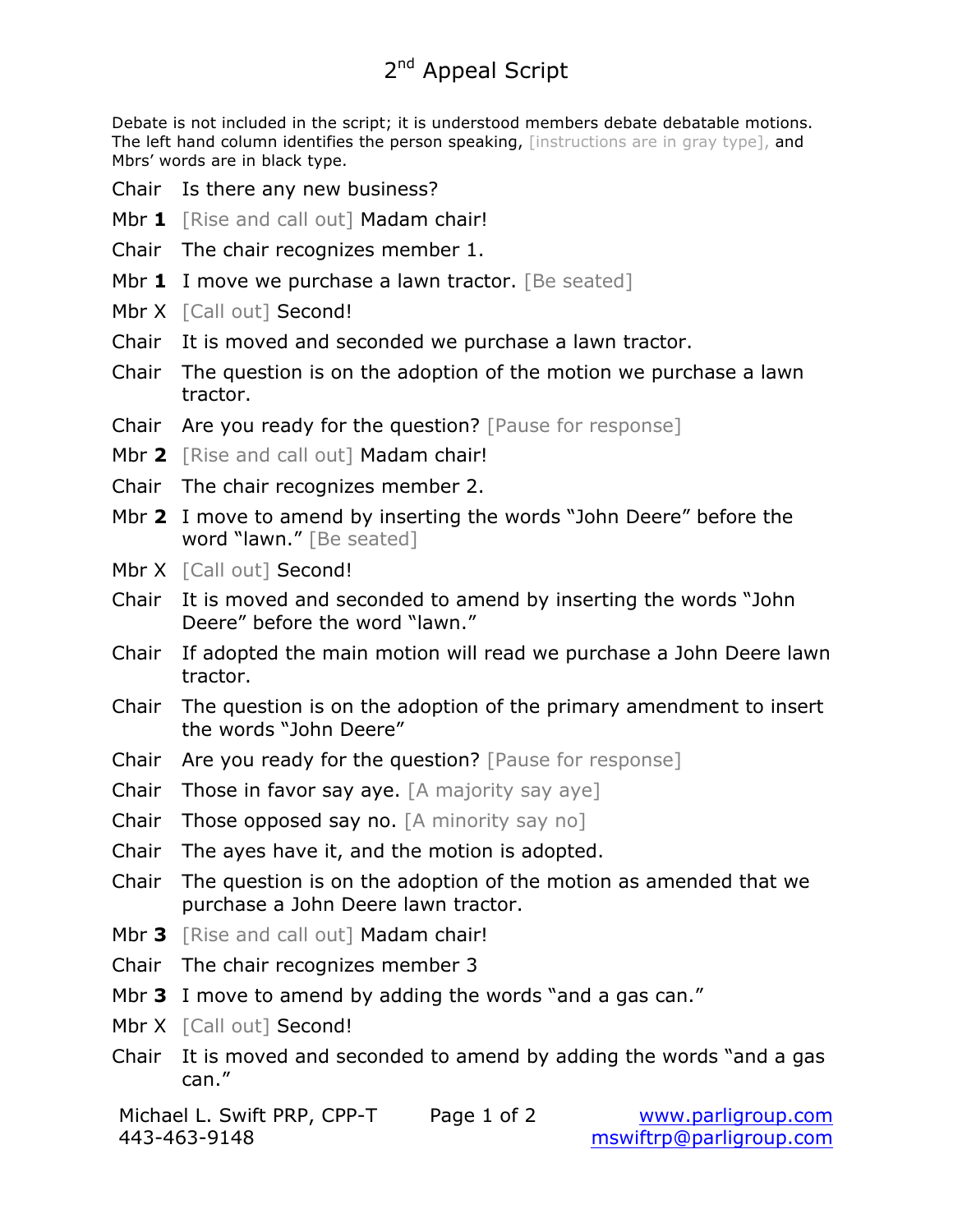# 2<sup>nd</sup> Appeal Script

Chair Are you ready for the question?

Mbr 4 [Rise and call out] Point of order madam president!

Chair The member will state her point.

Mbr 4 The amendment is not germane to the motion. [Be seated]

Chair The point is not well taken!

Mbr **5** [Rise and call out] Madam president I appeal from the decision of the chair! [Be seated]

Mbr X Second!

- Chair The chair's decision is appealed from.
- Chair The question is, shall the decision of the chair be sustained?
- Chair The chair reminds the members a majority or a tie vote sustains the decision of the chair.

\_\_\_\_\_\_\_\_\_\_\_\_\_\_\_\_\_\_\_\_\_\_\_\_\_\_\_\_\_\_\_\_\_\_\_\_\_\_\_\_\_\_\_\_\_\_\_\_\_\_\_\_\_\_\_\_\_

\_\_\_\_\_\_\_\_\_\_\_\_\_\_\_\_\_\_\_\_\_\_\_\_\_\_\_\_\_\_\_\_\_\_\_\_\_\_\_\_\_\_\_\_\_\_\_\_\_\_\_\_\_\_\_\_\_

\_\_\_\_\_\_\_\_\_\_\_\_\_\_\_\_\_\_\_\_\_\_\_\_\_\_\_\_\_\_\_\_\_\_\_\_\_\_\_\_\_\_\_\_\_\_\_\_\_\_\_\_\_\_\_\_\_

Chair Are you ready for the question?

Before proceeding consider the following issues.

- 1 The point is (well taken, not well taken) because \_\_\_\_\_\_\_\_\_\_\_\_\_\_\_\_\_\_\_\_\_\_\_\_\_\_\_\_
- 2 The appeal is (undebatable, debatable) because
- 3 The appeal (does, does not) affect the motion because \_\_\_\_\_\_\_\_\_\_\_\_\_\_\_\_\_\_\_\_\_\_\_\_

4 The following motions can be applied to the appeal!

|                | lay on the table?          | (yes, or no)                                       |
|----------------|----------------------------|----------------------------------------------------|
| $\overline{2}$ | previous question          | (yes, or no)                                       |
| 3              | limit debate               | (yes, or no)                                       |
| 4              | postpone to a certain time | (yes, or no)                                       |
| -5.            | refer to committee         | (yes, or no)                                       |
| 6              | amend                      | $(\frac{1}{2} \text{CSE}, \frac{1}{2} \text{CSE})$ |
|                | postpone indefinitely      | $(\frac{\sqrt{eS_t}-0f}{10})$                      |

Michael L. Swift PRP, CPP-T Page 2 of 2 www.parligroup.com 443-463-9148 mswiftrp@parligroup.com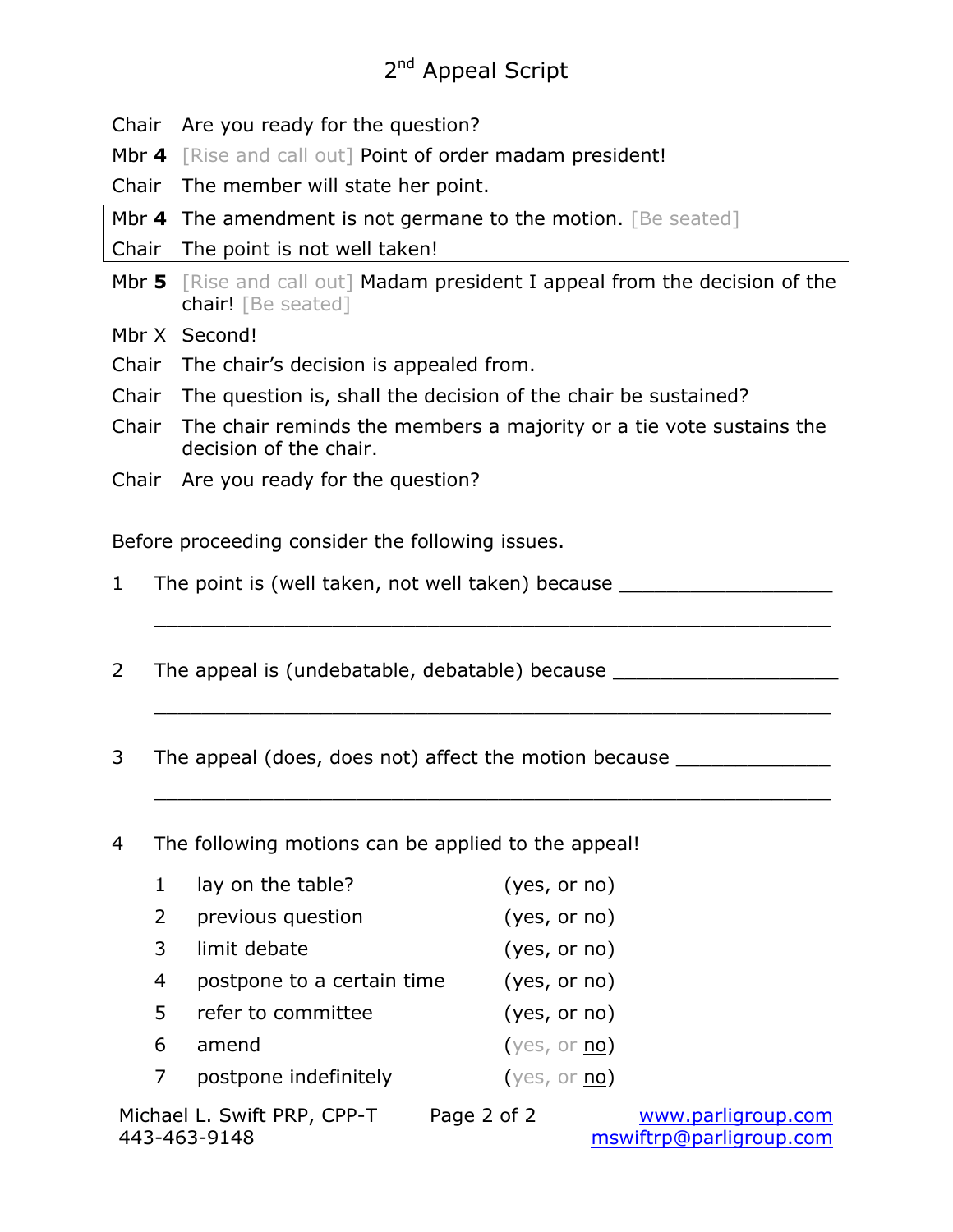Debate is not included in the script; it is understood members debate debatable motions. The left hand column identifies the person speaking, [instructions are in gray type], and Mbrs' words are in black type.

- Chair Under special orders for January the next business in order is the election of officers.
- Chair The chair reminds the members there is a single ballot containing the four offices to be filled, and it is important that members exercise their right to vote.
- Mbr 1 **FRise and call out] Madam chair!**
- Chair For what purpose does the member rise.
- Mbr **1** I move to recess for 15 minutes after general orders.
- Mbr X [Call out] Second!
- Chair It is moved and seconded to recess for 15 minutes after general orders.
- Chair Are you ready for the question? [Pause for response]
- Mbr 2 [Rise and call out] Madam chair!
- Chair The chair recognizes member 2.
- Mbr 2 There is no reason to recess at... [the member is interrupted]
- Mbr **3** [Rise and call out] Point of order madam president!